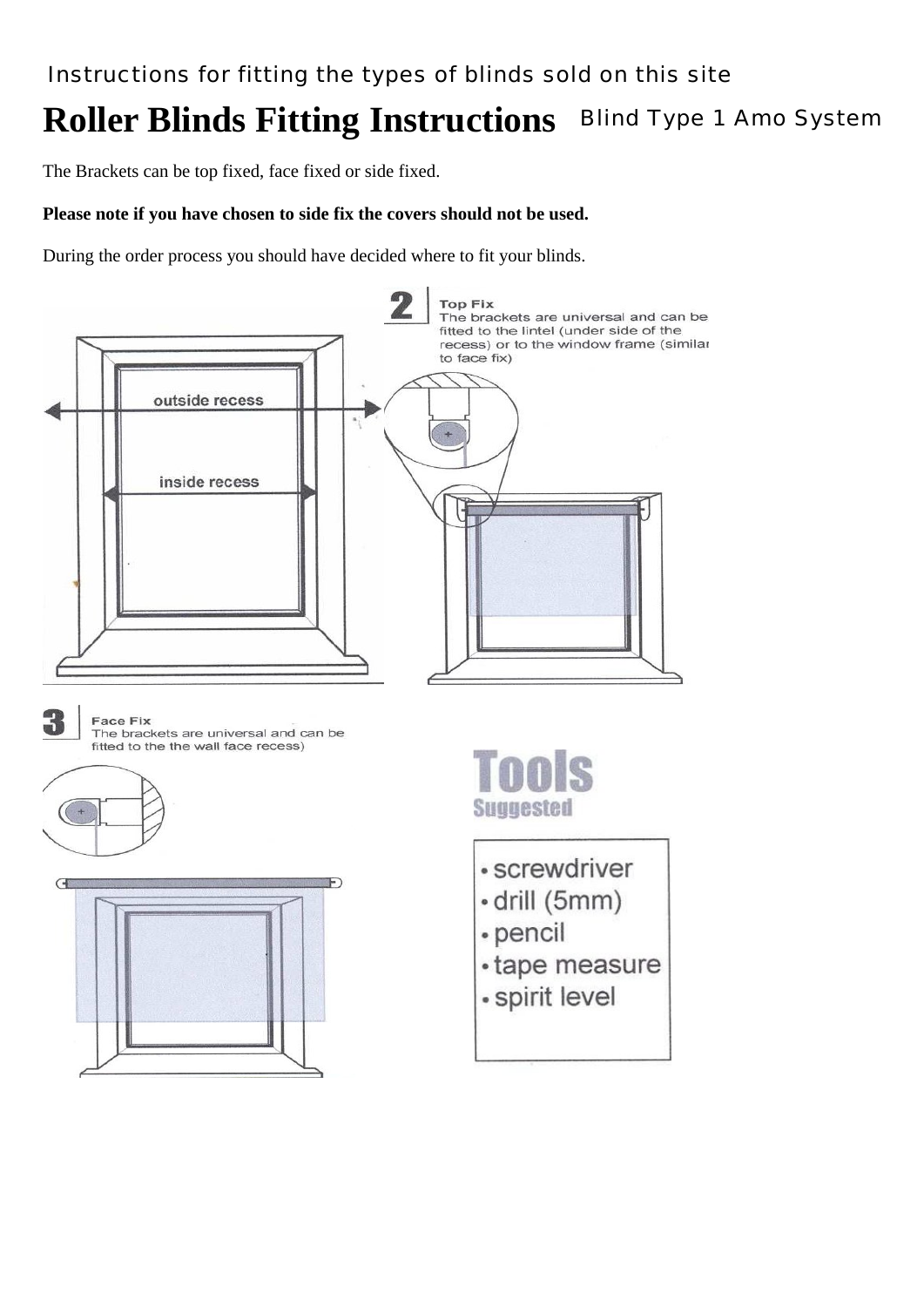4. Slide the plastic cover on to the metal brackets.



5. **Ensure that your blind will clear any obstructions such as handles or any protruding parts.**

6. **Always fit the side first that is opposite to the control side. If you have chosen the control on the Right hand side then fit the left hand Bracket First**.

7. Mark the position of the first bracket,

8. Drill holes and Fit the bracket complete with cover. Use 2 screws to secure the bracket firmly into place.



9. Insert the plunger end of the roller blind into this first bracket.

10. Push the Roller into this bracket slightly, to just depress the plunger and then mark the other side where the second bracket will go. The blind should have a 2mm gap between the roller and the bracket, to allow it to turn.

11. **Once you have marked where the bracket should go, again drill the holes and secure bracket in place as you did with the first one. Insure that the levels of each of these brackets are level; otherwise your roller blind will not roll up straight.**

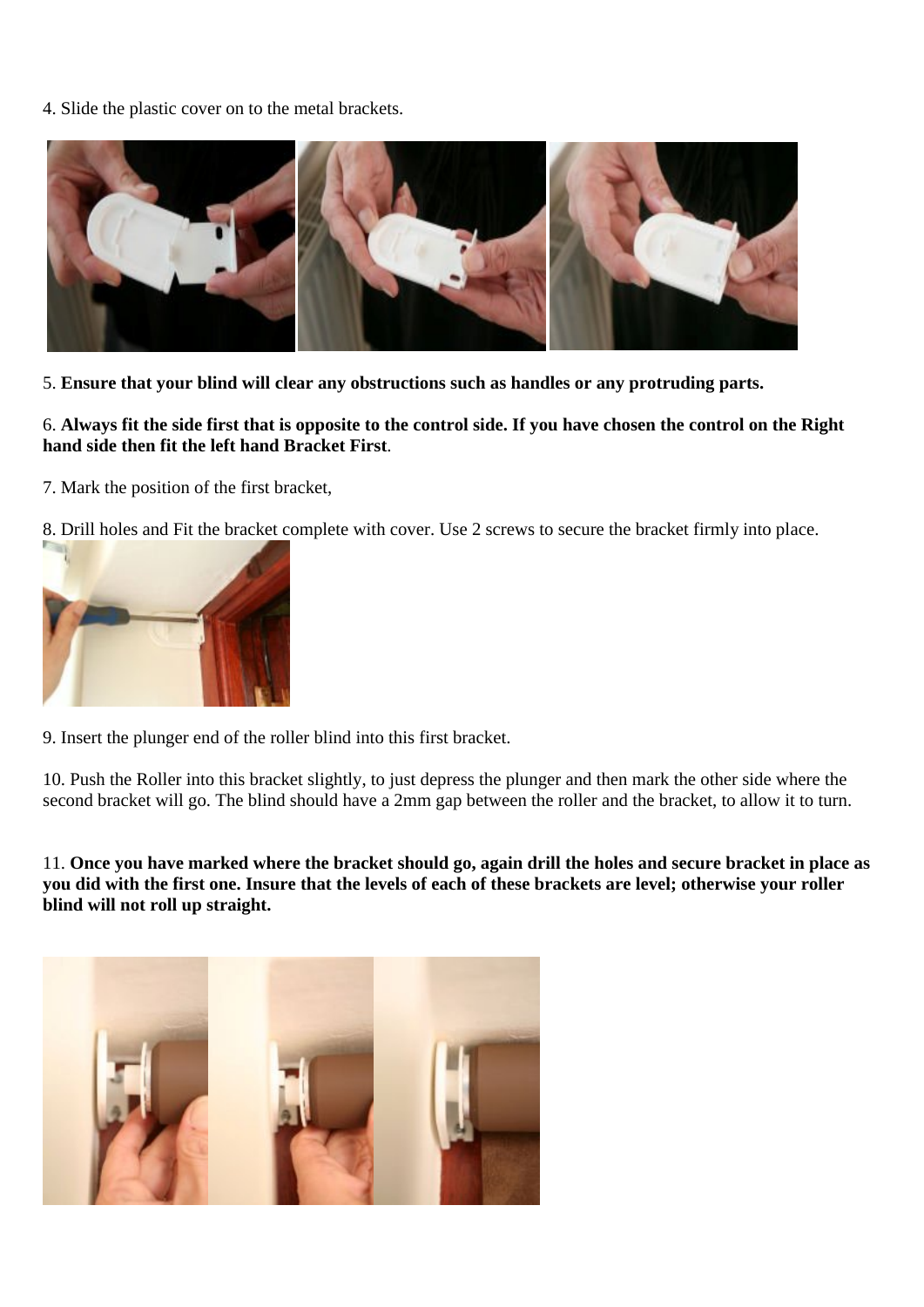12. Now insert the roller tube into the brackets. First put in the plunger end and again push it slightly to depress the plunger enough so that you are able to insert the sidewinder/ control end. When inserting the control side you will see that the end of the blind has a star- shaped hole, which makes it possible to mount the blind in different positions.

### **NB Make sure the chain/ endless cord hangs straight downwards.**



13. Your roller blind may have stops on it to save it being over-pulled. These can be taken off and put into the desired position.



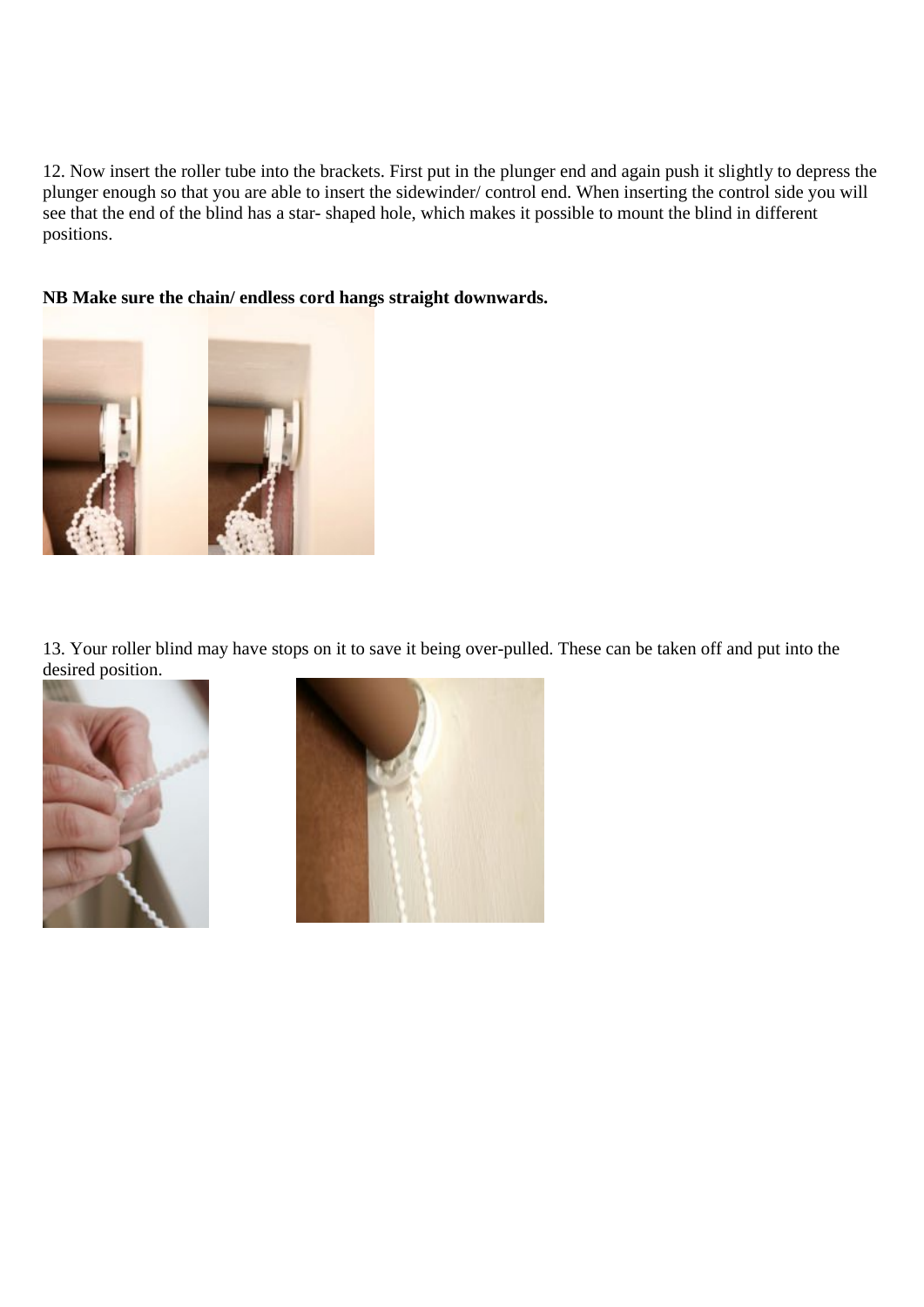### How to fit roller blinds Blind Type 2 Louvoilte System



# In the box Tools

| х4<br>ᠸ᠊ᡅ᠌<br>一部のことには、そのことをしているのです。<br>$\bigl\{\!\!\bigl\}$ | x <sub>2</sub><br>₽ | X' |  |  | · screwdriver<br>$\cdot$ drill (5mm)<br>$\cdot$ pencil<br>• tape measure<br>• spirit level |
|-------------------------------------------------------------|---------------------|----|--|--|--------------------------------------------------------------------------------------------|
|-------------------------------------------------------------|---------------------|----|--|--|--------------------------------------------------------------------------------------------|

Suggested

To watch a video of fitting roller blind Click here<http://www.youtube.com/watch?v=3JAdzyzvirw&feature=related>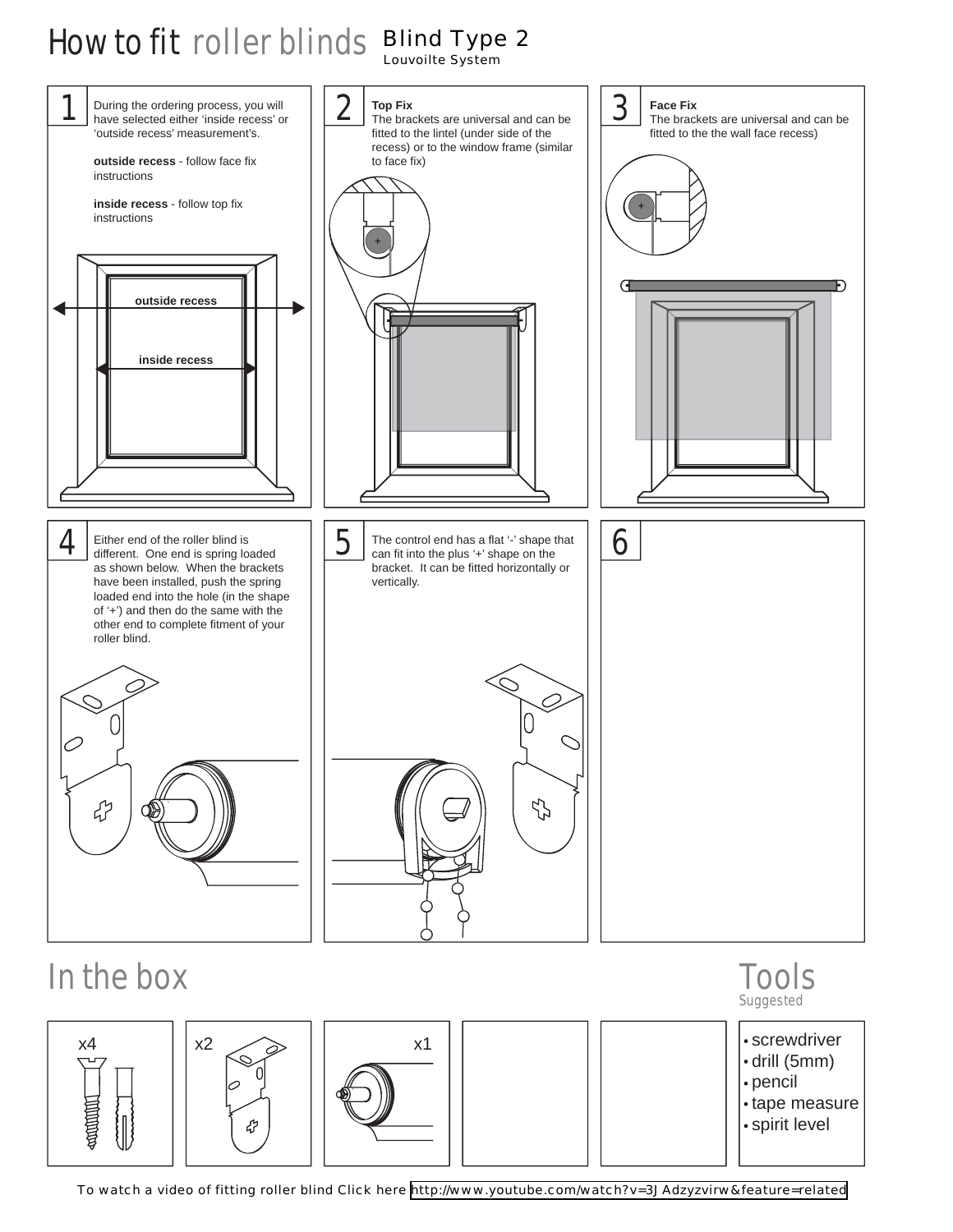Type 3 Eclispe Roller System



The brackets can be used for face fixing or top fixing.

Standard System Face/Recess

|  | Face Fitting: |  |
|--|---------------|--|
|  |               |  |
|  |               |  |

Mark the holes.

It is recommended to use the top and bottom holes.

Use wall plugs where approriate.



Screw the brackets up. Please note that there sideways adjustment of the bracket before completely tightening.

Once both brackets are fixed, the blind is ready to be fitted. The roller blind will have two different end types. A spring end and a control end/ friction end.

### Additional Information:

Always locate the spring pin-end into its bracket BEFORE inserting control/ friction unit.

Use the spring pin-end compression to allow the control end to be pivoted into position in line with the opposite bracket.

Locate the control end lugs into the slots on the bracket, pull downwards, feeling the lock on the shroud click into place.



Mark the holes It is recommended to use top and bottom holes.



Insert two screws and tighten. Using the front and back slots allows for sideways adjustment of the of the bracket before completely tightening.

### **Additional Information:**

Once the brackets are fitted the blind is ready to installed.

Always locate the spring pin-end into its bracket BEFORE inserting control/ friction unit.

Use the spring pin-end compression to allow the control end to be pivoted into position in line with the opposite bracket. Locate the control end lugs into the slots on the bracket, pull downwards, feeling the lock on the shroud click into place.